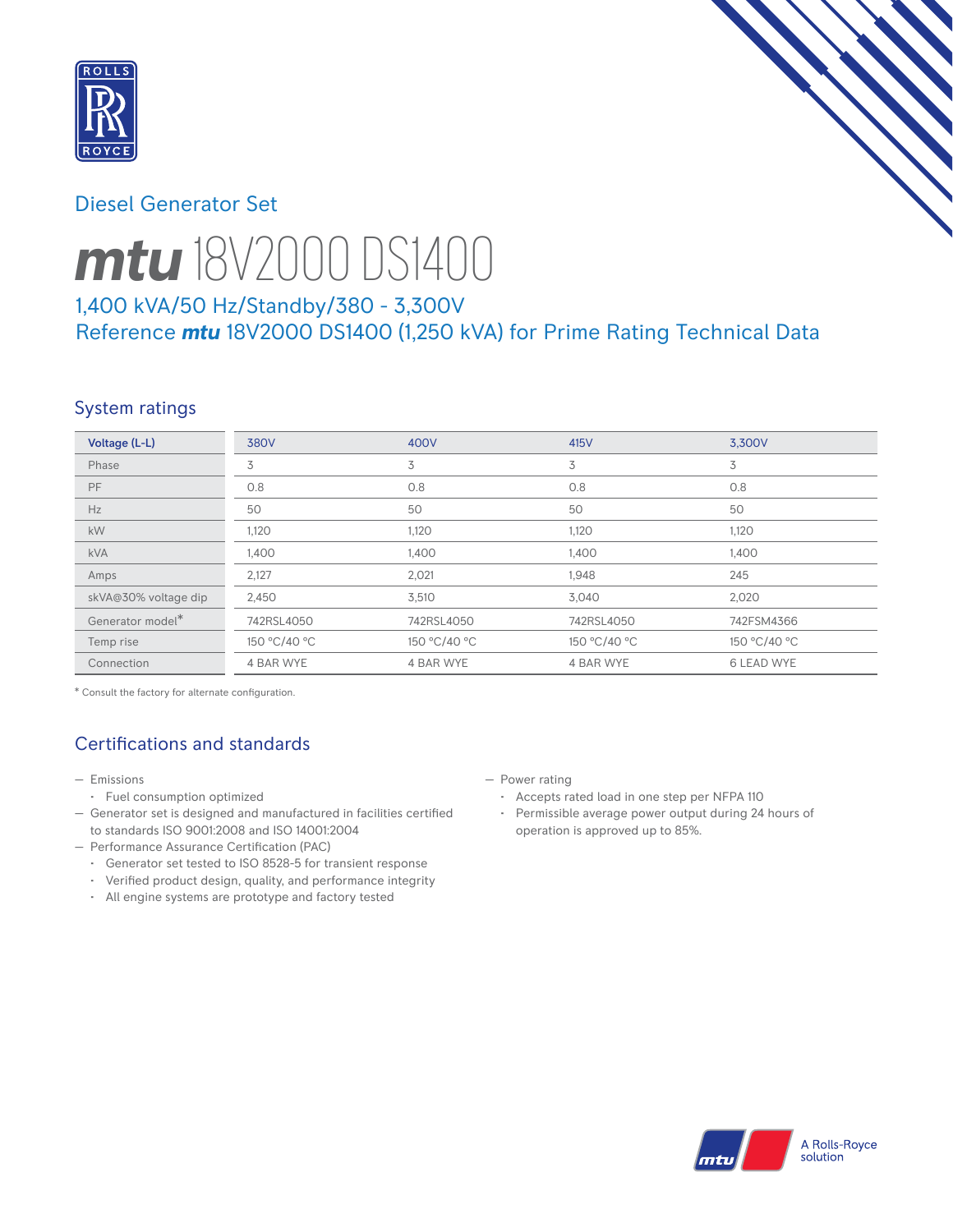## Standard features \*

- Single source supplier
- Global product support
- Two (2) Year/3,000 Hour Basic Limited Warranty
- 18V2000 diesel engine
	- 40.2 liter displacement
	- Common rail fuel injection
	- 4-cycle
- Engine-generator resilient mounted
- Complete range of accessories
- Cooling system
- Integral set-mounted
	- Engine-driven fan

## Standard equipment \*

#### Engine

- Air cleaners
- Oil pump
- Oil drain extension and shut-off valve
- Full flow oil filter
- Closed crankcase ventilation
- Jacket water pump
- Thermostat
- Blower fan and fan drive
- Radiator unit mounted
- Electric starting motor 24V
- Governor electronic isochronous
- Base formed steel
- SAE flywheel and bell housing
- Charging alternator 24V
- Battery rack and cables
- Flexible fuel connectors
- Flexible exhaust connection

#### Generator

- NEMA MG1, IEEE, and ANSI standards compliance for temperature rise and motor starting
- Sustained short circuit current of up to 300% of the rated current for up to 10 seconds
- Self-ventilated
- Superior voltage waveform
- Digital, solid state, volts-per-hertz regulator
- Brushless alternator with brushless pilot exciter
- 4 pole, rotating field
- 130 °C maximum standby temperature rise
- 1-bearing, sealed
- Flexible coupling
- Full amortisseur windings
- 125% rotor balancing
- 3-phase voltage sensing
- $\pm$  0.25% voltage regulation no load to full load
- 100% of rated load one step
- 5% maximum total harmonic distortion
- Generator
	- Brushless, rotating field generator
	- 2/3 pitch windings
	- Permanent Magnet Generator (PMG) supply to regulator
- 300% short circuit capability
- Digital control panel(s)
	- UL recognized, CSA Certified, NFPA 110
	- Complete system metering
	- LCD display

#### Digital control panel(s)

- Digital metering
- Engine parameters
- Generator protection functions
- Engine protection
- CANBus ECU communications
- Windows®-based software
- Multilingual capability
- Communications to remote annunciator
- Programmable input and output contacts
- UL recognized, CSA certified, CE approved
- Event recording
- IP 54 front panel rating with integrated gasket
- NFPA 110 compatible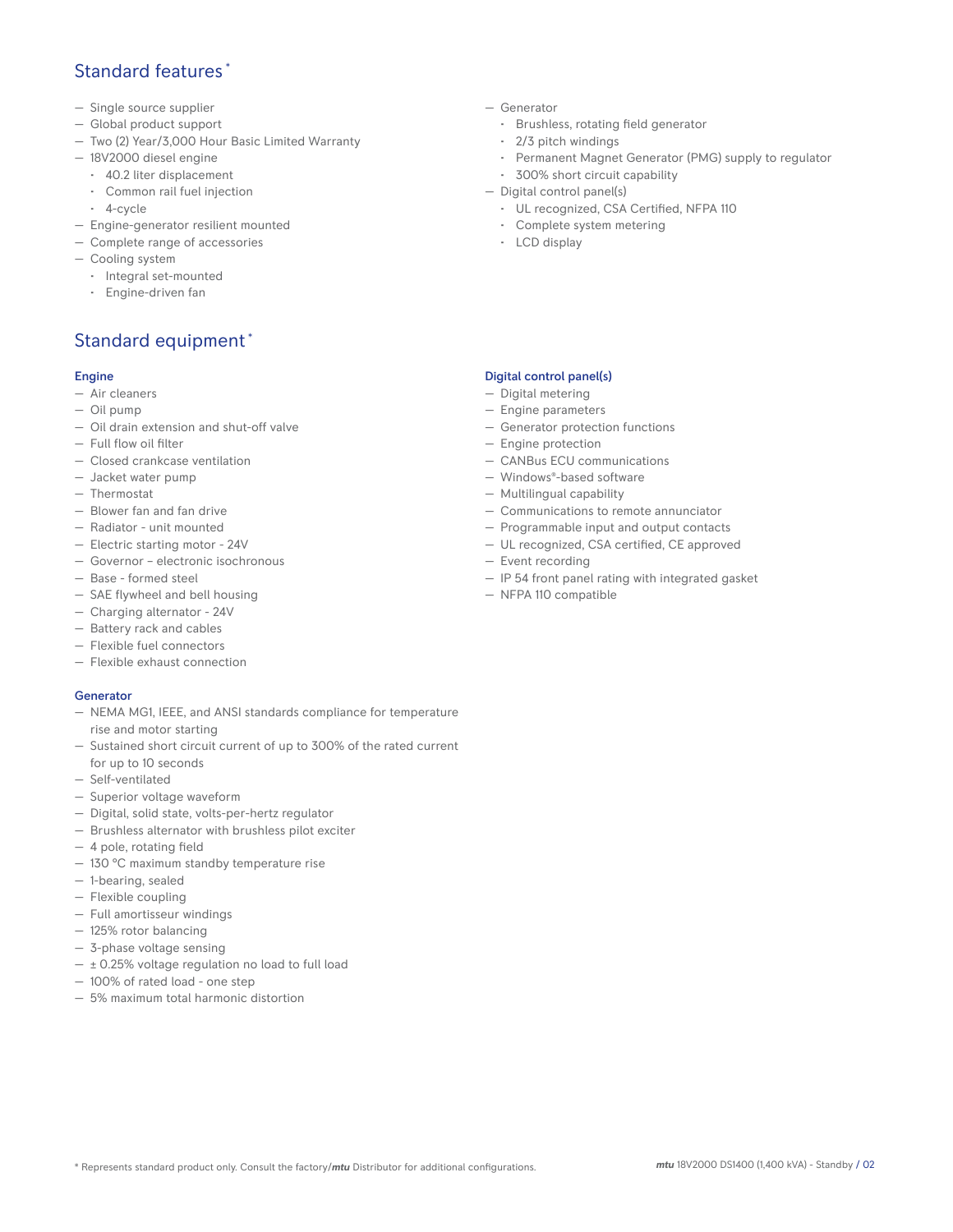# Application data

#### Engine

| Manufacturer                         | mtu                           |
|--------------------------------------|-------------------------------|
| Model                                | 18V2000G76F                   |
| Type                                 | 4-cycle                       |
| Arrangement                          | $18-V$                        |
| Displacement: $L$ (in <sup>3</sup> ) | 40.2 (2,448)                  |
| Bore: cm (in)                        | 13.5(5.3)                     |
| Stroke: cm (in)                      | 15.6(6.15)                    |
| Compression ratio                    | 17.5:1                        |
| Rated rpm                            | 1.500                         |
| Engine governor                      | electronic isochronous (ADEC) |
| Maximum power: kWm (bhp)             | 1,235 (1,656)                 |
| Steady state frequency band          | ± 0.25%                       |
| Air cleaner                          | dry                           |
|                                      |                               |

#### Liquid capacity

| Total oil system: L (gal)             | 122 (32.2) |
|---------------------------------------|------------|
| Engine jacket water capacity: L (gal) | 73 (19.3)  |
| System coolant capacity: L (gal)      | 185 (48.9) |

#### Electrical

| Electric volts DC                                            | 24    |
|--------------------------------------------------------------|-------|
| Cold cranking amps under -17.8 $^{\circ}$ C (O $^{\circ}$ F) | 2.800 |
| Batteries: group size                                        | 8D    |
| Batteries: quantity                                          |       |
|                                                              |       |

#### Fuel system

| Fuel supply connection size | #12 JIC $37^\circ$ female |
|-----------------------------|---------------------------|
|                             | 1" NPT adapter provided   |
| Fuel return connection size | #12 JIC 37° female        |
|                             | 1" NPT adapter provided   |

Maximum fuel lift: m (ft) 5 (16) Recommended fuel diesel #2<br>Total fuel flow: L/hr (gal/hr) diesel #2<br>1.500 (396) Total fuel flow: L/hr (gal/hr)

Fuel consumption

| r der consumption                                                     |                |
|-----------------------------------------------------------------------|----------------|
| At 100% of power rating: L/hr (gal/hr)                                | 285 (75)       |
| At 75% of power rating: L/hr (gal/hr)                                 | 209 (55)       |
| At 50% of power rating: L/hr (gal/hr)                                 | 142 (37.5)     |
| Cooling - radiator system                                             |                |
| Ambient capacity of radiator: °C (°F)                                 | 50 (122)       |
| Maximum restriction of cooling air:                                   |                |
| intake and discharge side of radiator: kPa (in. H <sub>2</sub> 0)     | 0.13(0.5)      |
| Water pump capacity: L/min (gpm)                                      | 772 (204)      |
| Heat rejection to coolant: kW (BTUM)                                  | 475 (27,013)   |
| Heat rejection to after cooler: kW (BTUM)                             | 285 (16,208)   |
| Heat radiated to ambient: kW (BTUM)                                   | 92.5 (5,542.2) |
| Fan power: kW (hp)                                                    | 31.5 (42.2)    |
| Air requirements                                                      |                |
| Aspirating: *m <sup>3</sup> /min (SCFM)                               | 90.6 (3,200)   |
| Air flow required for radiator                                        |                |
| cooled unit: *m <sup>3</sup> /min (SCFM)                              | 1,480 (52,266) |
| Remote cooled applications; air flow required for                     |                |
| dissipation of radiated generator set heat for a                      |                |
| maximum of 25 °F rise: *m <sup>3</sup> /min (SCFM)                    | 338 (12,510)   |
| * Air density = 1.184 kg/m <sup>3</sup> (0.0739 lbm/ft <sup>3</sup> ) |                |
| <b>Exhaust system</b>                                                 |                |
| Gas temperature (stack): °C (°F)                                      | 495 (923)      |
| Gas volume at stack temperature: m <sup>3</sup> /min (CFM)            | 237 (8,370)    |
| Maximum allowable back pressure at                                    |                |

outlet of engine, before piping: kPa (in.  $H_2O$ )

0) 5 (20)